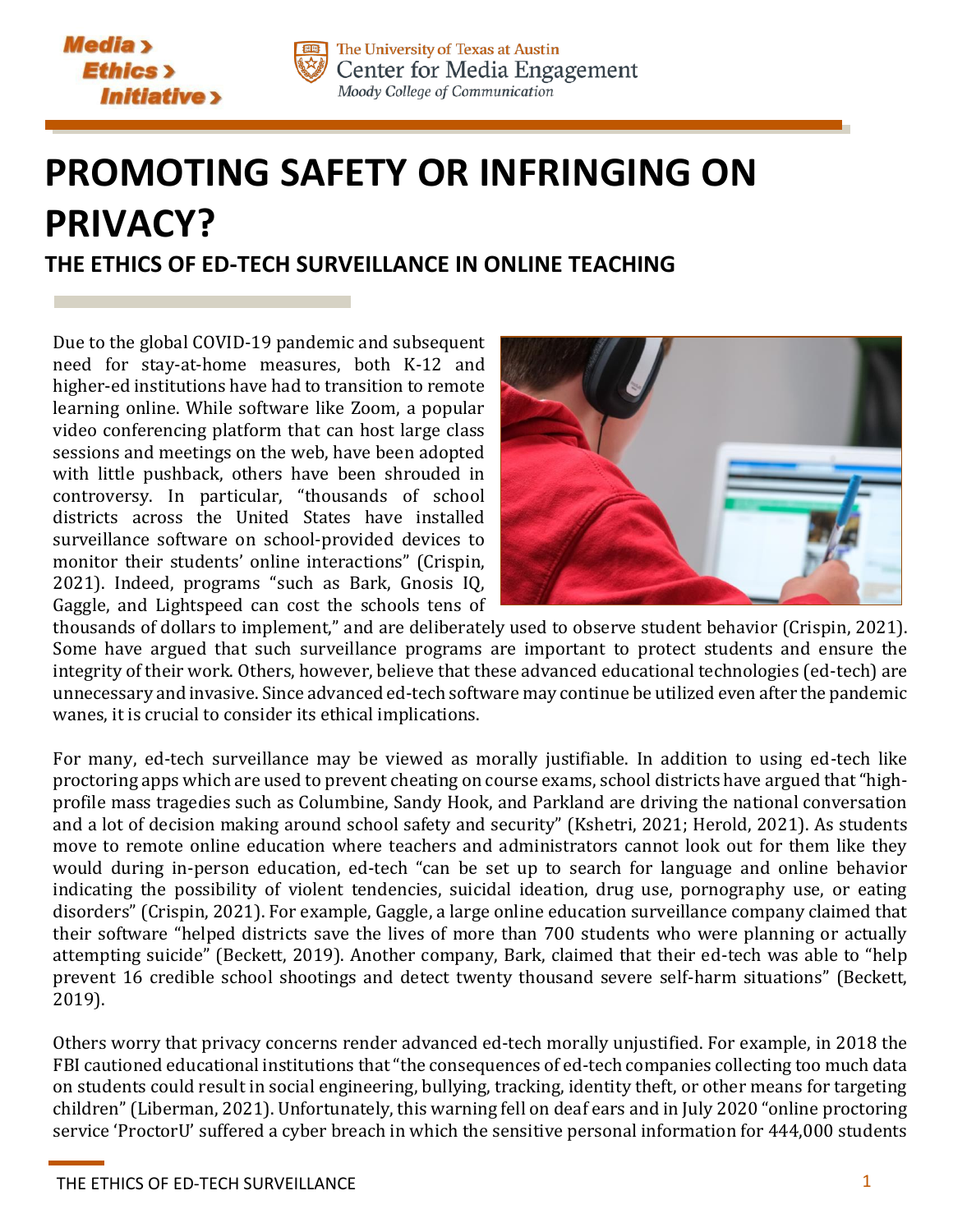



–including their names, email addresses, home addresses, phone numbers, and passwords– was leaked" (Kshetri, 2021). In response to data exploitation incidents like this one, students across the nation "are taking measures [like filing petitions] to force universities to stop the use of invasive software" (Kshetri, 2021). Furthermore, though "more than 80% of teachers say their schools use software to monitor students' online behavior… only one in four said that tracking is limited to school hours" (Anannd, 2021). This activity goes far beyond the duties of teachers and administrators monitoring students for questionable behavior and work integrity.

As ed-tech programs continue to become more advanced, the experiences and challenges of digital education are casting doubt as to whether they can appropriately balance security and privacy. While some argue that "any harm [caused by ed-tech surveillance] pales in comparison to the benefits of what is caught," others believe such a view sets a dangerous precedent (Herold, 2021). Currently, "the United States has no uniform, comprehensive federal privacy law" (Toczauer, n.d), so Timothy Libert –an instructor in Carnegie Mellon University's Computer Science Department– argues "there's a huge gap between how up to date our technology is and how up to date the laws are" (Johnson, 2020). Perhaps developing clear, universal standards surrounding ed-tech surveillance can help mitigate concerns, but until then, where do we draw the line between ensuring student safety and creepily spying on them?

## Discussion Questions:

- 1. What ethical values are in conflict when schools utilize ed-tech to surveil students?
- 2. Should ed-tech be used to surveil students at all? Why or why not?
- 3. How should we weigh interests in preventing school shootings or suicides against the privacy concerns of students?
- 4. What guidelines or standards would you suggest for the use of surveillance technology in remote online education?

## Further Information:

Anand, P. (2021, November 3). "The Rise of Education Surveillance." *Bloomberg*. Available at: <https://www.bloomberg.com/news/newsletters/2021-11-03/the-rise-of-education-surveillance>

Beckett, L. (2019, October 22). "Under Digital Surveillance: How American Schools Spy on Millions of Kids." *The Guardian*. Available at: [https://www.theguardian.com/world/2019/oct/22/school](https://www.theguardian.com/world/2019/oct/22/school-student-surveillance-bark-gaggle)[student-surveillance-bark-gaggle](https://www.theguardian.com/world/2019/oct/22/school-student-surveillance-bark-gaggle)

Crispin, J. (2021). "American Schools Gave Kids Laptops During the Pandemic. Then They Spied on Them. *The Guardian.* Available at: [https://www.theguardian.com/commentisfree/2021/oct/11/us](https://www.theguardian.com/commentisfree/2021/oct/11/us-students-digital-surveillance-schools)[students-digital-surveillance-schools](https://www.theguardian.com/commentisfree/2021/oct/11/us-students-digital-surveillance-schools)

Fritchen, K. (2021). "Why Student Data Privacy Is Important Beyond Compliance." *Security Boulevard.* Available at: [https://securityboulevard.com/2020/01/why-student-data-privacy-is-](https://securityboulevard.com/2020/01/why-student-data-privacy-is-important-beyond-compliance/)